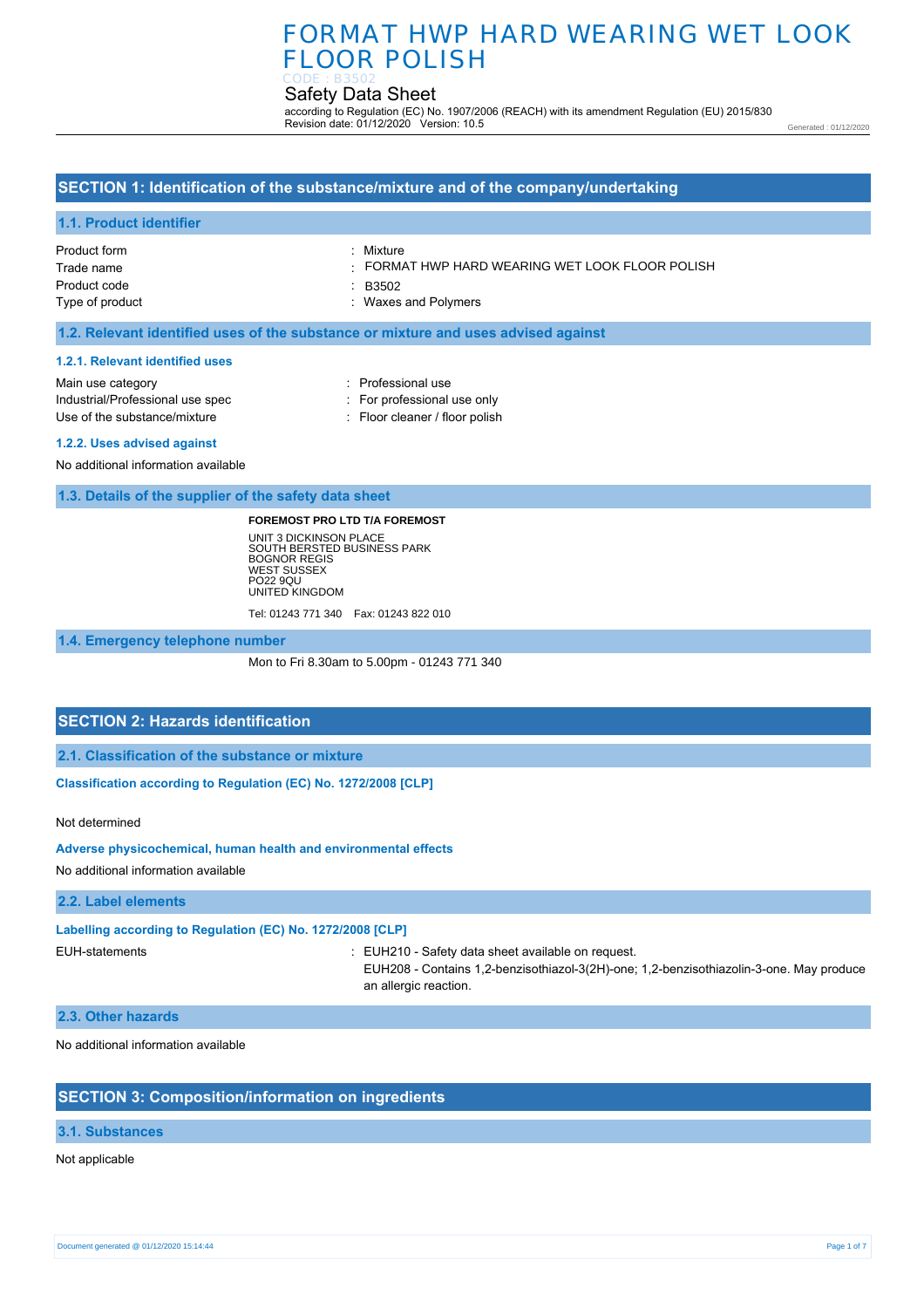according to Regulation (EC) No. 1907/2006 (REACH) with its amendment Regulation (EU) 2015/830

| 3.2. Mixtures                                     |                                                                         |               |                                                                                     |
|---------------------------------------------------|-------------------------------------------------------------------------|---------------|-------------------------------------------------------------------------------------|
| <b>Name</b>                                       | <b>Product identifier</b>                                               | $\frac{9}{6}$ | <b>Classification according to</b><br><b>Regulation (EC) No.</b><br>1272/2008 [CLP] |
| 2-(2-ethoxyethoxy)ethanol (Ethyldiglycol) [DEGEE] | (CAS-No.) 111-90-0<br>(EC-No.) 203-919-7<br>(REACH-no) 01-2119475105-42 | $1 - 5$       | Eye Irrit. 2, H319                                                                  |
| Tris-(2-butoxyethyl) phosphate                    | (CAS-No.) 78-51-3<br>(EC-No.) 201-122-9<br>(REACH-no) 01-2119485835-23  | $1 - 5$       | Aquatic Chronic 3, H412                                                             |

Full text of H-statements: see section 16

| <b>SECTION 4: First aid measures</b>                                                                                 |                                                                                                                                                                                                                                                                                                             |
|----------------------------------------------------------------------------------------------------------------------|-------------------------------------------------------------------------------------------------------------------------------------------------------------------------------------------------------------------------------------------------------------------------------------------------------------|
| 4.1. Description of first aid measures                                                                               |                                                                                                                                                                                                                                                                                                             |
| First-aid measures after inhalation<br>First-aid measures after skin contact<br>First-aid measures after eye contact | : Remove person to fresh air and keep comfortable for breathing.<br>: Wash skin with plenty of water.<br>: IF IN EYES: Rinse cautiously with water for several minutes. Remove contact lenses, if<br>present and easy to do. Continue rinsing. If eye irritation persists: Get medical<br>advice/attention. |
| First-aid measures after ingestion                                                                                   | : Give nothing or a little water to drink. Get medical advice/attention if you feel unwell.                                                                                                                                                                                                                 |
| 4.2. Most important symptoms and effects, both acute and delayed                                                     |                                                                                                                                                                                                                                                                                                             |
|                                                                                                                      |                                                                                                                                                                                                                                                                                                             |

### No additional information available

**4.3. Indication of any immediate medical attention and special treatment needed**

Treat symptomatically.

| <b>SECTION 5: Firefighting measures</b>                                  |                                                |
|--------------------------------------------------------------------------|------------------------------------------------|
| 5.1. Extinguishing media                                                 |                                                |
|                                                                          |                                                |
| Suitable extinguishing media                                             | Carbon dioxide. Dry powder. Foam.              |
| 5.2. Special hazards arising from the substance or mixture               |                                                |
| No additional information available                                      |                                                |
| 5.3. Advice for firefighters                                             |                                                |
| No additional information available                                      |                                                |
|                                                                          |                                                |
| <b>SECTION 6: Accidental release measures</b>                            |                                                |
| 6.1. Personal precautions, protective equipment and emergency procedures |                                                |
| 6.1.1. For non-emergency personnel                                       |                                                |
| Emergency procedures                                                     | Evacuate unnecessary personnel.                |
| 6.1.2. For emergency responders                                          |                                                |
| Protective equipment                                                     | Use personal protective equipment as required. |

## **6.2. Environmental precautions**

Avoid release to the environment.

| 6.3. Methods and material for containment and cleaning up |                     |  |
|-----------------------------------------------------------|---------------------|--|
| For containment                                           | : Collect spillage. |  |
| Document generated @ 01/12/2020 15:14:44                  | Page 2 of 7         |  |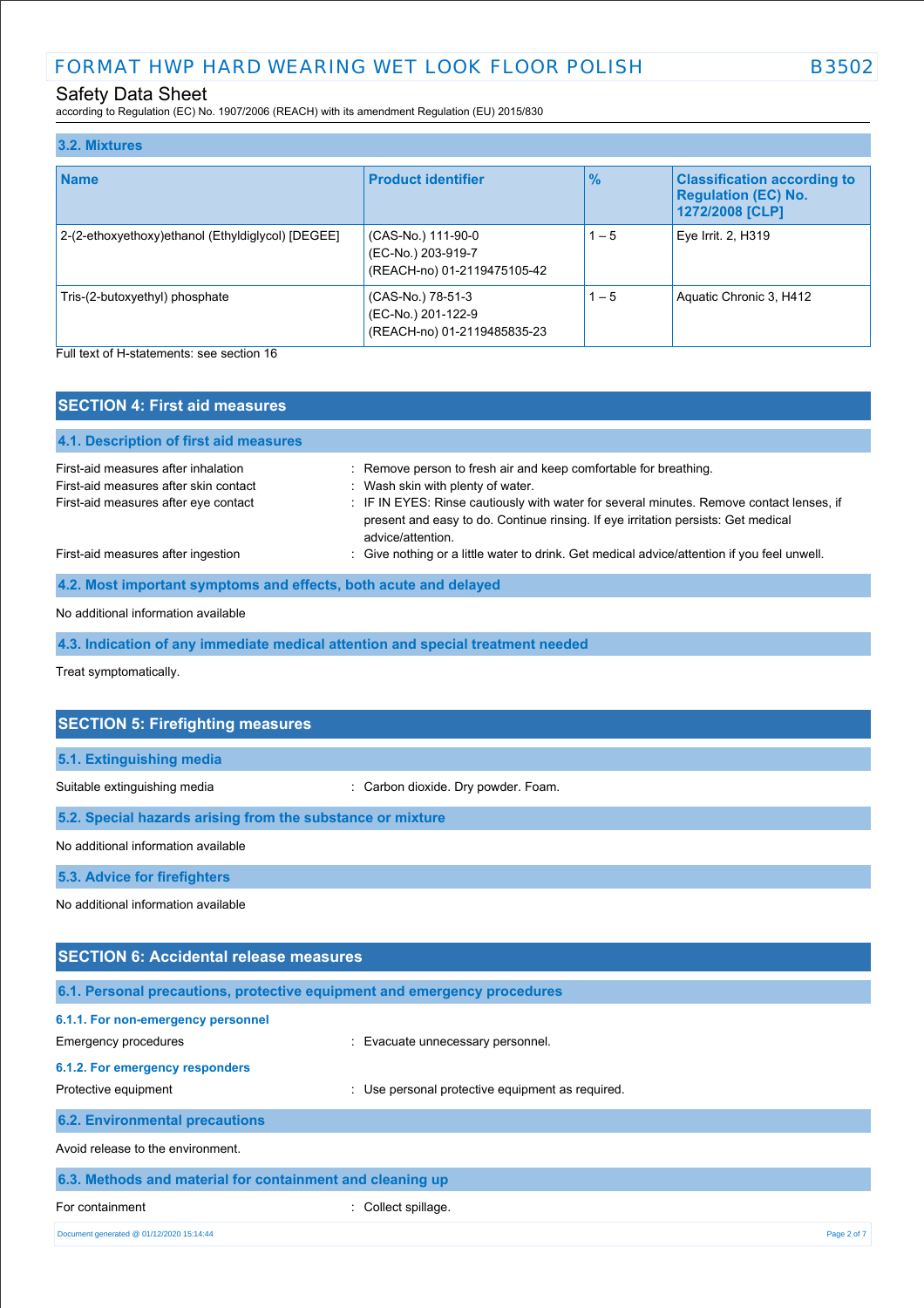## FORMAT HWP HARD WEARING WET LOOK FLOOR POLISH B3502

## Safety Data Sheet

according to Regulation (EC) No. 1907/2006 (REACH) with its amendment Regulation (EU) 2015/830

Methods for cleaning up **interpret in the spills with inert solids**, such as clay or diatomaceous earth as soon as possible.

#### **6.4. Reference to other sections**

For further information refer to section 8: "Exposure controls/personal protection". For further information refer to section 13.

| <b>SECTION 7: Handling and storage</b>                                                          |                                                                                                                                                                                                 |  |  |  |
|-------------------------------------------------------------------------------------------------|-------------------------------------------------------------------------------------------------------------------------------------------------------------------------------------------------|--|--|--|
| 7.1. Precautions for safe handling                                                              |                                                                                                                                                                                                 |  |  |  |
| Precautions for safe handling<br>Hygiene measures                                               | : Avoid contact with eyes.<br>: Do not eat, drink or smoke when using this product.                                                                                                             |  |  |  |
| 7.2. Conditions for safe storage, including any incompatibilities                               |                                                                                                                                                                                                 |  |  |  |
| Technical measures<br>Storage conditions<br>Incompatible products<br>Special rules on packaging | Does not require any specific or particular technical measures.<br>Keep container closed when not in use.<br>Oxidizing agent. Strong acids. Strong bases.<br>: Keep only in original container. |  |  |  |
| 7.3. Specific end use(s)                                                                        |                                                                                                                                                                                                 |  |  |  |

No additional information available

### **SECTION 8: Exposure controls/personal protection**

### **8.1. Control parameters**

No additional information available

### **8.2. Exposure controls**

#### **Personal protective equipment:**

Not required for normal conditions of use.

#### **Materials for protective clothing:**

Not required for normal conditions of use

#### **Hand protection:**

In case of repeated or prolonged contact wear gloves. Chemical resistant gloves (according to European standard EN 374 or equivalent)

### **Eye protection:**

Not required for normal conditions of use

#### **Skin and body protection:**

Not required for normal conditions of use

#### **Respiratory protection:**

Not required for normal conditions of use

| <b>SECTION 9: Physical and chemical properties</b> |                                                            |  |
|----------------------------------------------------|------------------------------------------------------------|--|
|                                                    | 9.1. Information on basic physical and chemical properties |  |
| Physical state<br>Appearance<br>Colour             | : Liguid<br>: Liguid.<br>$:$ white.                        |  |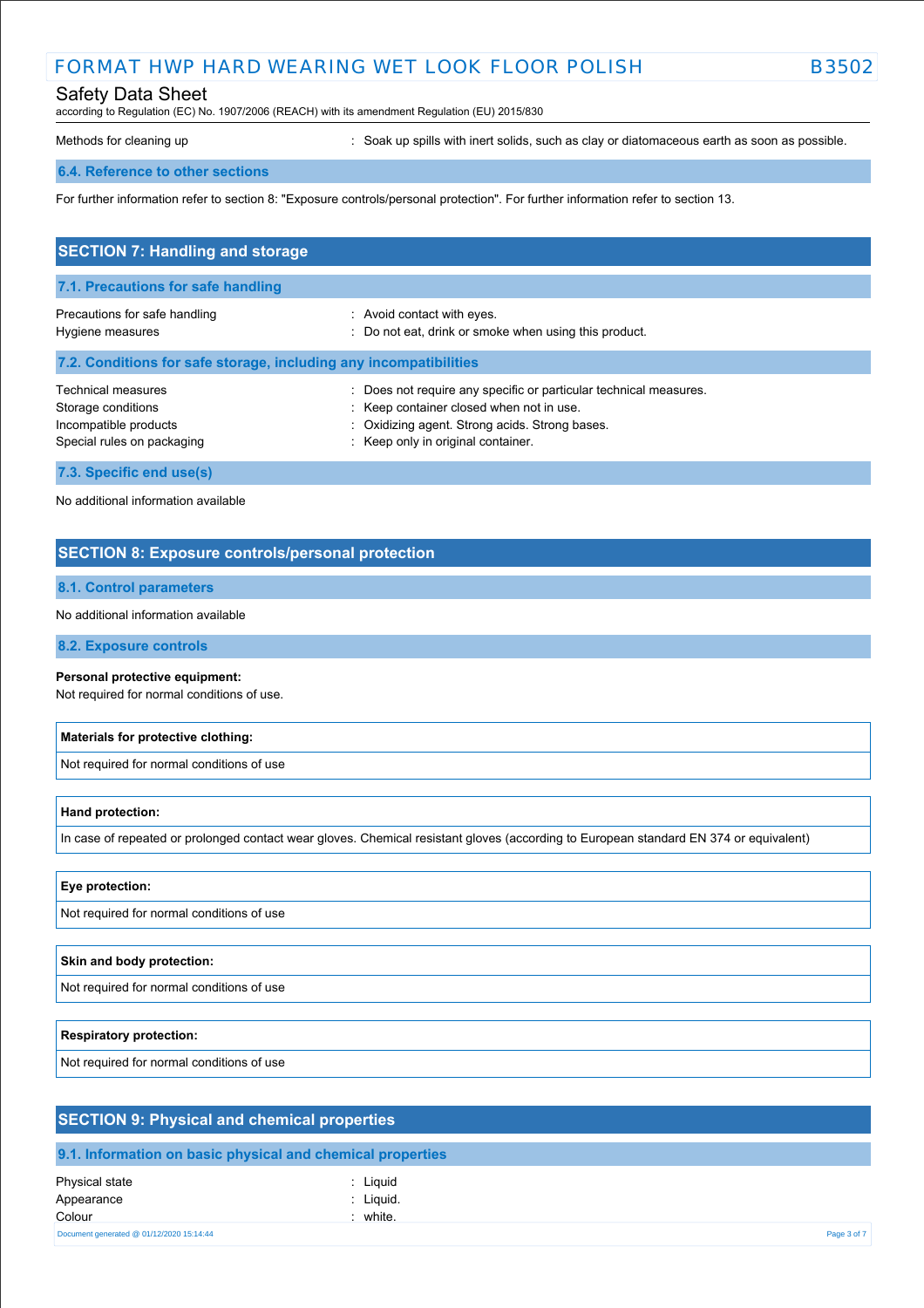according to Regulation (EC) No. 1907/2006 (REACH) with its amendment Regulation (EU) 2015/830

| Odour                                           | slight.             |
|-------------------------------------------------|---------------------|
| Odour threshold                                 | No data available   |
| рH                                              | 87                  |
| Relative evaporation rate (butylacetate=1)      | No data available   |
| Melting point                                   | No data available   |
| Freezing point                                  | No data available   |
| Boiling point                                   | $\geq 100$ °C       |
| Flash point                                     | No data available   |
| Auto-ignition temperature                       | No data available   |
| Decomposition temperature                       | No data available   |
| Flammability (solid, gas)                       | No data available   |
| Vapour pressure                                 | No data available   |
| Relative vapour density at 20 °C                | No data available   |
| Relative density                                | 104                 |
| Solubility                                      | Miscible with water |
| Partition coefficient n-octanol/water (Log Pow) | No data available   |
| Viscosity, kinematic                            | No data available   |
| Viscosity, dynamic                              | No data available   |
| <b>Explosive properties</b>                     | No data available   |
| Oxidising properties                            | No data available   |
| <b>Explosive limits</b>                         | No data available   |
|                                                 |                     |

### **9.2. Other information**

No additional information available

## **SECTION 10: Stability and reactivity**

### **10.1. Reactivity**

The product is non-reactive under normal conditions of use, storage and transport.

### **10.2. Chemical stability**

Stable under normal conditions.

**10.3. Possibility of hazardous reactions**

No dangerous reactions known under normal conditions of use.

**10.4. Conditions to avoid**

None under recommended storage and handling conditions (see section 7).

#### **10.5. Incompatible materials**

None under normal use.

**10.6. Hazardous decomposition products**

Under normal conditions of storage and use, hazardous decomposition products should not be produced.

### **SECTION 11: Toxicological information**

## **11.1. Information on toxicological effects**

| Acute toxicity (oral)                    | Not classified            |             |
|------------------------------------------|---------------------------|-------------|
| Acute toxicity (dermal)                  | : Not classified          |             |
| Acute toxicity (inhalation)              | Not classified            |             |
| Skin corrosion/irritation                | Not classified<br>pH: 8.7 |             |
| Serious eye damage/irritation            | Not classified<br>pH: 8.7 |             |
| Respiratory or skin sensitisation        | Not classified            |             |
| Document generated @ 01/12/2020 15:14:44 |                           | Page 4 of 7 |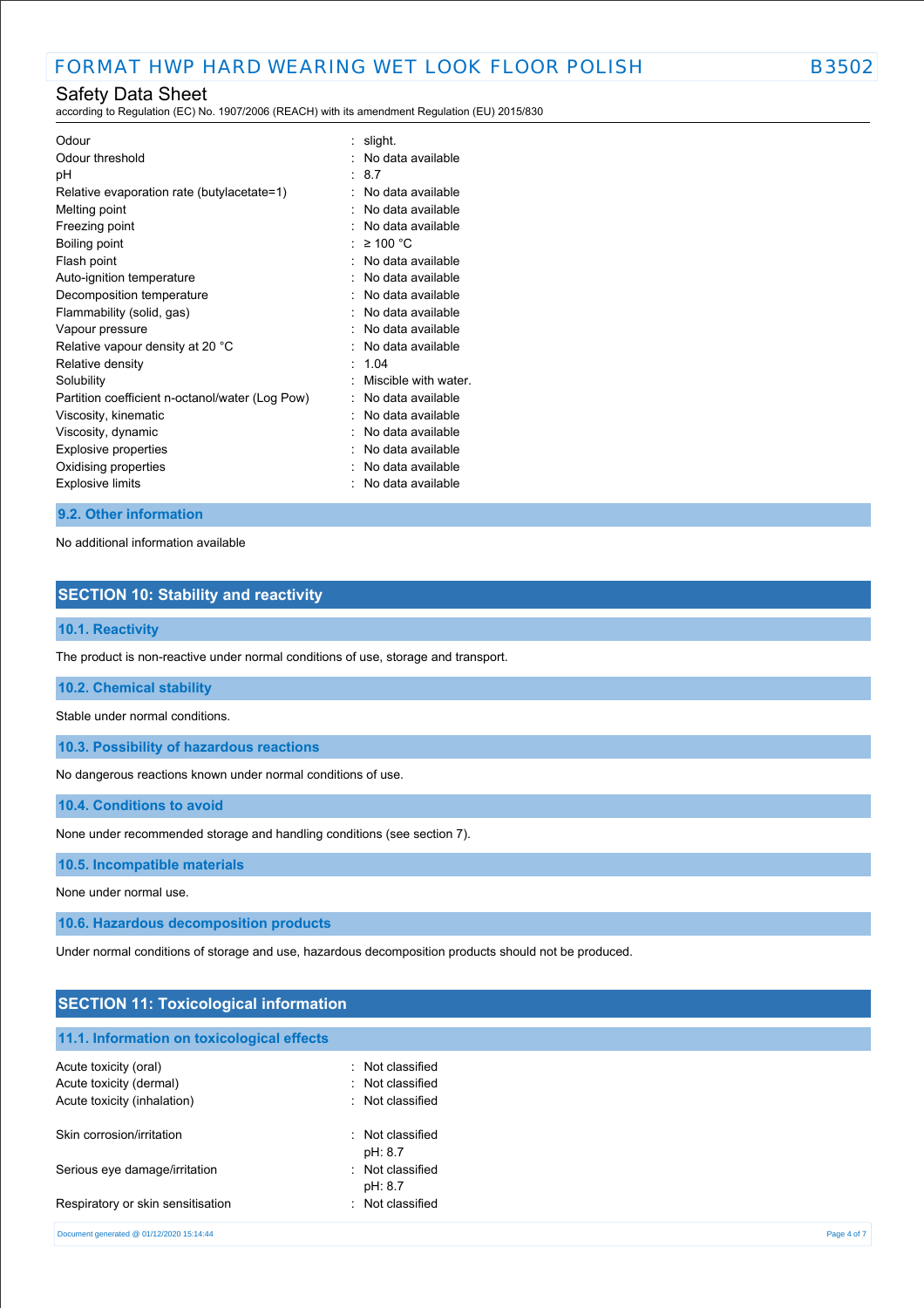according to Regulation (EC) No. 1907/2006 (REACH) with its amendment Regulation (EU) 2015/830

| Germ cell mutagenicity<br>Carcinogenicity | · Not classified<br>· Not classified |
|-------------------------------------------|--------------------------------------|
| Reproductive toxicity                     | · Not classified                     |
| STOT-single exposure                      | : Not classified                     |
| STOT-repeated exposure                    | : Not classified                     |
| Aspiration hazard                         | : Not classified                     |

## **SECTION 12: Ecological information**

| <b>12.1. Toxicity</b>                                        |                |
|--------------------------------------------------------------|----------------|
| Hazardous to the aquatic environment, short-term<br>(acute)  | Not classified |
| Hazardous to the aquatic environment, long-term<br>(chronic) | Not classified |

| Tris-(2-butoxyethyl) phosphate (78-51-3)            |         |  |
|-----------------------------------------------------|---------|--|
| LC50 fish 1                                         | 24 mg/l |  |
| EC50 other aquatic organisms 1<br>75 mg/l waterflea |         |  |
|                                                     |         |  |

## **12.2. Persistence and degradability**

### No additional information available

| <u>tio auditional information available</u>     |      |
|-------------------------------------------------|------|
| 12.3. Bioaccumulative potential                 |      |
| Tris-(2-butoxyethyl) phosphate (78-51-3)        |      |
| Partition coefficient n-octanol/water (Log Pow) | 4.56 |
| 12.4. Mobility in soil                          |      |

No additional information available

**12.5. Results of PBT and vPvB assessment**

No additional information available

**12.6. Other adverse effects**

No additional information available

| <b>SECTION 13: Disposal considerations</b>       |                                  |
|--------------------------------------------------|----------------------------------|
| 13.1. Waste treatment methods                    |                                  |
| European List of Waste (LoW) code                | $\therefore$ 20 01 39 - plastics |
| <b>SECTION 14: Transport information</b>         |                                  |
| In accordance with ADR / RID / IMDG / IATA / ADN |                                  |

| 14.1. UN number                                |                                                            |             |
|------------------------------------------------|------------------------------------------------------------|-------------|
| UN-No. (ADR)<br>UN-No. (IMDG)<br>UN-No. (IATA) | $:$ Not applicable<br>: Not applicable<br>: Not applicable |             |
| Document generated @ 01/12/2020 15:14:44       |                                                            | Page 5 of 7 |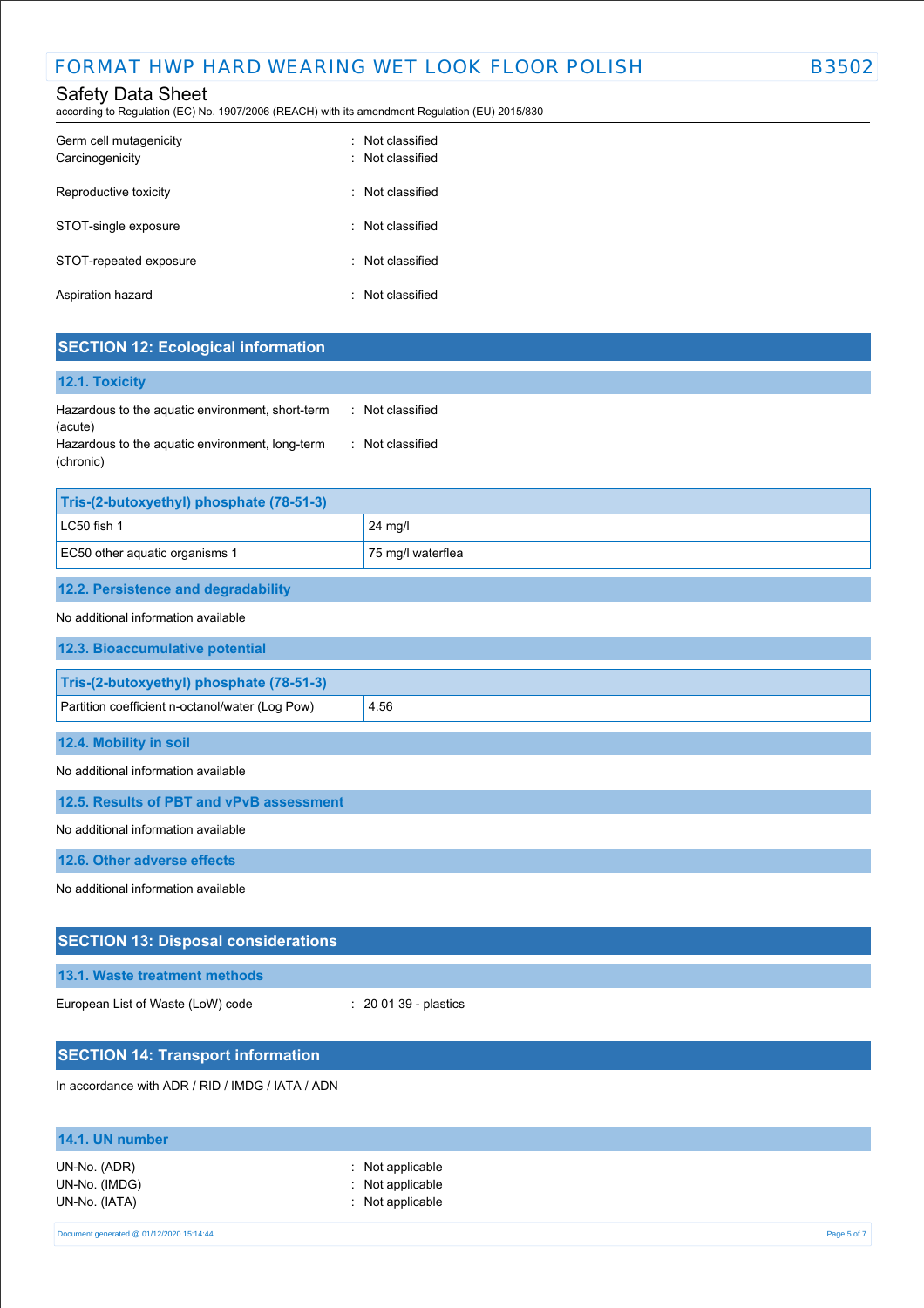## FORMAT HWP HARD WEARING WET LOOK FLOOR POLISH B3502

## Safety Data Sheet

according to Regulation (EC) No. 1907/2006 (REACH) with its amendment Regulation (EU) 2015/830

| 14.2. UN proper shipping name                                                                                                                          |                                                               |
|--------------------------------------------------------------------------------------------------------------------------------------------------------|---------------------------------------------------------------|
| Proper Shipping Name (ADR)<br>Proper Shipping Name (IMDG)<br>Proper Shipping Name (IATA)                                                               | : Not applicable<br>Not applicable<br>: Not applicable        |
| 14.3. Transport hazard class(es)                                                                                                                       |                                                               |
| <b>ADR</b><br>Transport hazard class(es) (ADR)<br><b>IMDG</b><br>Transport hazard class(es) (IMDG)<br><b>IATA</b><br>Transport hazard class(es) (IATA) | : Not applicable<br>: Not applicable<br>: Not applicable      |
| 14.4. Packing group                                                                                                                                    |                                                               |
| Packing group (ADR)<br>Packing group (IMDG)<br>Packing group (IATA)                                                                                    | : Not applicable<br>Not applicable<br>: Not applicable        |
| <b>14.5. Environmental hazards</b>                                                                                                                     |                                                               |
| Dangerous for the environment<br>Marine pollutant<br>Other information                                                                                 | : No<br><b>No</b><br>: No supplementary information available |
| 14.6. Special precautions for user                                                                                                                     |                                                               |
| <b>Overland transport</b><br>Not applicable<br><b>Transport by sea</b><br>Not applicable<br>Air transport<br>Not applicable                            |                                                               |
| 14.7. Transport in bulk according to Annex II of Marpol and the IBC Code                                                                               |                                                               |

Not applicable

## **SECTION 15: Regulatory information**

**15.1. Safety, health and environmental regulations/legislation specific for the substance or mixture**

### **15.1.1. EU-Regulations**

Contains no REACH substances with Annex XVII restrictions

Contains no substance on the REACH candidate list

Contains no REACH Annex XIV substances

Contains no substance subject to Regulation (EU) No 649/2012 of the European Parliament and of the Council of 4 July 2012 concerning the export and import of hazardous chemicals.

Contains no substance subject to Regulation (EU) No 2019/1021 of the European Parliament and of the Council of 20 June 2019 on persistent organic pollutants

#### **15.1.2. National regulations**

#### **United Kingdom**

British National Regulations : Commission Regulation (EU) 2015/830 of 28 May 2015 amending Regulation (EC) No 1907/2006 of the European Parliament and of the Council on the Registration, Evaluation, Authorisation and Restriction of Chemicals (REACH). Classification Labelling Packaging Regulation; Regulation (EC) No 1272/2008.

### **15.2. Chemical safety assessment**

#### No additional information available